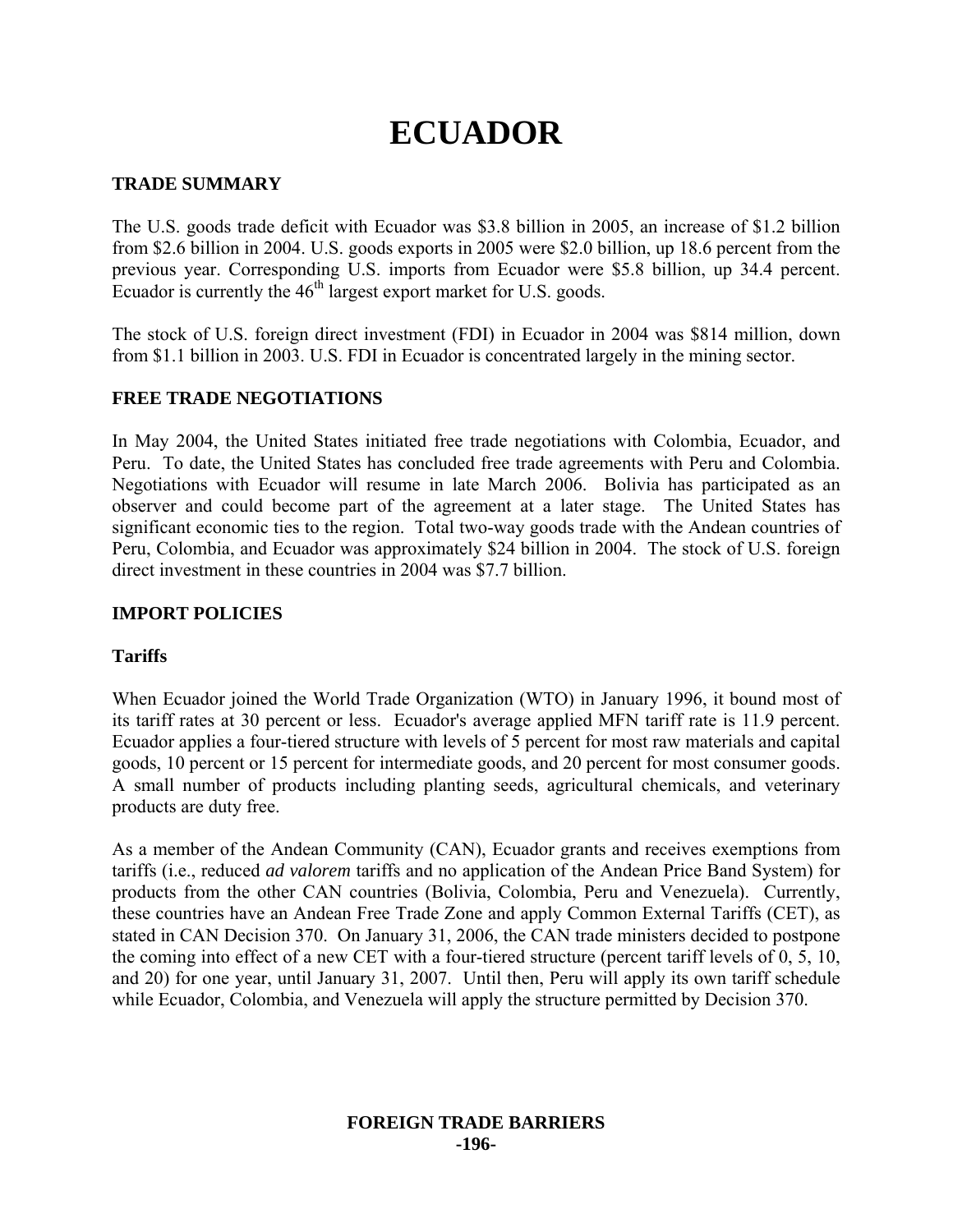Ecuador maintains the Andean Price Band System (APBS) on 153 agricultural products (13 "marker" and 140 "linked" products) imported from outside the CAN. The 13 "marker" products are wheat, rice, sugar, barley, white and yellow corn, soybean, soybean meal, African palm oil, soy oil, chicken meat, pork meat, and powder milk. Under this system, the *ad valorem* CET is adjusted (increased or reduced) according to the relationship between international reference prices, established floor and ceiling prices, and the importation price of the commodity. Upon accession to the WTO, Ecuador bound its *ad valorem* tariffs (including the additional levy from the APBS) for these commodities at between 31.5 percent and 85.5 percent.

As part of its WTO accession, Ecuador committed to phase out its price band system, starting in January 1996, with a total phase out by December 2001. No steps have been taken to comply with this commitment. The United States Government is seeking through the free trade negotiations to eliminate Ecuador's tariffs and other barriers to trade in agricultural products, while providing reasonable adjustment periods and safeguards for producers of import-sensitive agricultural products.

#### **Non-Tariff Measures**

Ecuador has failed to eliminate several non-tariff barriers since its WTO accession. Importers must register with the Central Bank through approved banking institutions to obtain an import license. Ecuador requires prior authorization from various government agencies, *e.g*., the Ministry of Agriculture (MAG), for importation of most commodities, seeds, animals and plants. Also, the Ministry of Health must give its prior authorization (i.e., sanitary registration) before processed, canned and packed foods, food ingredients, beverages, cosmetics, and pharmaceutical products may be imported. Another administrative hurdle agricultural importers must overcome is the MAG's use of "Consultative Committees." These committees, mainly composed of local producers, often advise the MAG against granting import permits to foreign suppliers. The MAG often requires that all local production be purchased at high prices before authorizing imports. If this barrier was removed, it is estimated that U.S. corn and soybean meal exports could increase by \$10 million to \$25 million each.

Ecuador assesses a special consumption tax (ICE) of 32 percent on imported and domestic spirits. However, the taxable base upon which Ecuador assesses the ICE is arbitrary and complicated and differs for domestic and imported spirits. For imported spirits, the ICE is applied to the ex-Customs value, which then is arbitrarily marked-up 25 percent (i.e., taxable base =  $[c.i.f. value + tariff + VAT] \times 25$  percent]; the ICE is assessed on this inflated value. In contrast, for domestic spirits, the ICE is assessed on the basis of an arbitrary reference that has been determined by the government and the 25 percent mark-up is not applied. In both cases, the excise tax is based on arbitrary values and not on actual transaction values. The U.S. will address Ecuador's discriminatory tax policies for imported distilled spirits in the free trade negotiations.

Ecuador also continues to maintain a pre-shipment inspection (PSI) regime for imports with an f.o.b. value of more than \$4,000. Pre-shipment inspection by an authorized inspection company (both before shipment and after specific export documentation has been completed at the intended destination) results in delays far exceeding the time saved in customs clearance.

# **FOREIGN TRADE BARRIERS**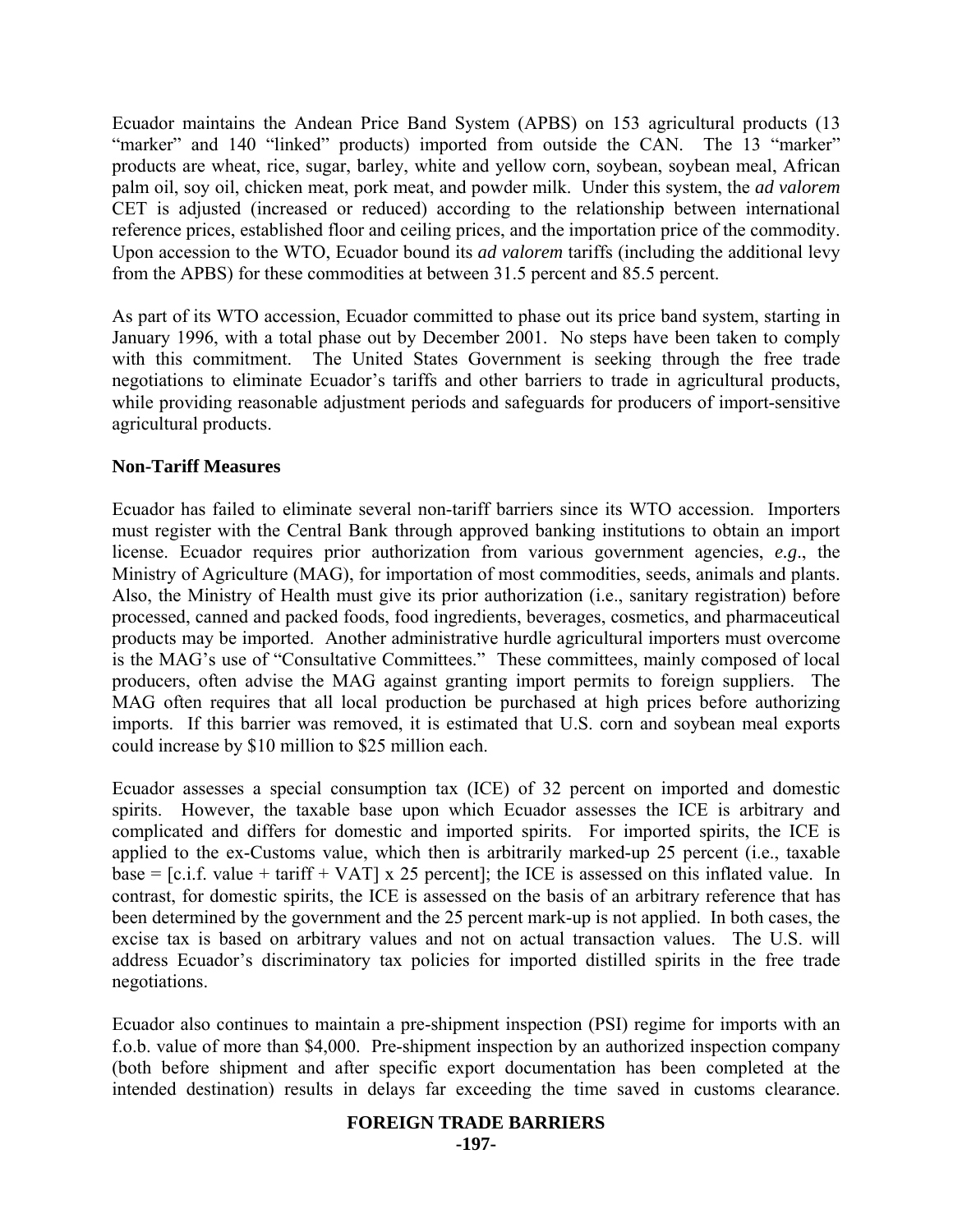Customs authorities perform random spot-checks causing further delays. These practices generally add between six and eight weeks to shipping times. In the free trade negotiations with Ecuador, the U.S. government is seeking to establish transparent and efficient custom procedures and specific commitments to expedite the release of goods.

Ecuador maintains bans on the import of used motor vehicles, tires, and clothing and applies a 27 percent excise tax (ICE) on imported distilled spirits. As excise taxes on imports are calculated on CIF value plus import duties, the effective rate is higher for imports than domestic products. Ecuador has not equalized the application of excise taxes between imported and domestic products.

In December 1999, the MAG, through the Ecuadorian Animal and Plant Health Inspection Service (SESA), issued a requirement that all importers must present a certificate stating that imported agricultural products (plants, animals, their products, or byproducts) have not been produced using modern biotechnology. In November 2002, the President issued Executive Decree 3399 creating the National Commission for Biosafety as an office of the Ministry of Environment. It is responsible for biotechnology-related products and regulations issues. However, no rules have yet been enacted.

The United States is seeking the removal of Ecuador's non-tariff measures that impede U.S. exports through the free trade negotiations.

# **STANDARDS, TESTING, LABELING AND CERTIFICATION**

SESA is responsible for administering Ecuador's sanitary and phytosanitary controls. According to Ecuadorian importers, bureaucratic procedures required to obtain clearance still appear to discriminate against foreign products. Ecuador is bound by the WTO Agreement on the Application of Sanitary and Phytosanitary (SPS) Measures, yet denials of SPS certification often appear to lack a scientific basis and to have been used in a discriminatory fashion to block the import of U.S. products that compete with Ecuadorian production. This occurs most often with poultry, turkey and pork meats, beef, dairy products, and fresh fruit. The ability to import some products, such as rice, corn, soybeans, and soybean meal depends entirely on the discretion of the MAG which will often look to the Consultative Committees for advice. Ecuador has yet to fulfill its notification obligations under the WTO SPS Agreement. The impact of removing this barrier would mean an increase of U.S. exports of up to \$10 million.

SESA follows the CAN's "Andean Sanitary Standards." Some standards applicable for third countries are different from those applied to CAN members. For example, there can be differences in the requirements for CAN and third countries for the importation of live animals, animal products, and plants and plant by-products. SESA also requires certifications for each product stating that the product is safe for human consumption or, in the case of live animals, that the animal is healthy and that the country of origin or the area of production is free from certain exotic plant or animal disease. Industry sources assert that this process has been used unreasonably by SESA to prevent entry of animal products - especially poultry - that compete with local producers.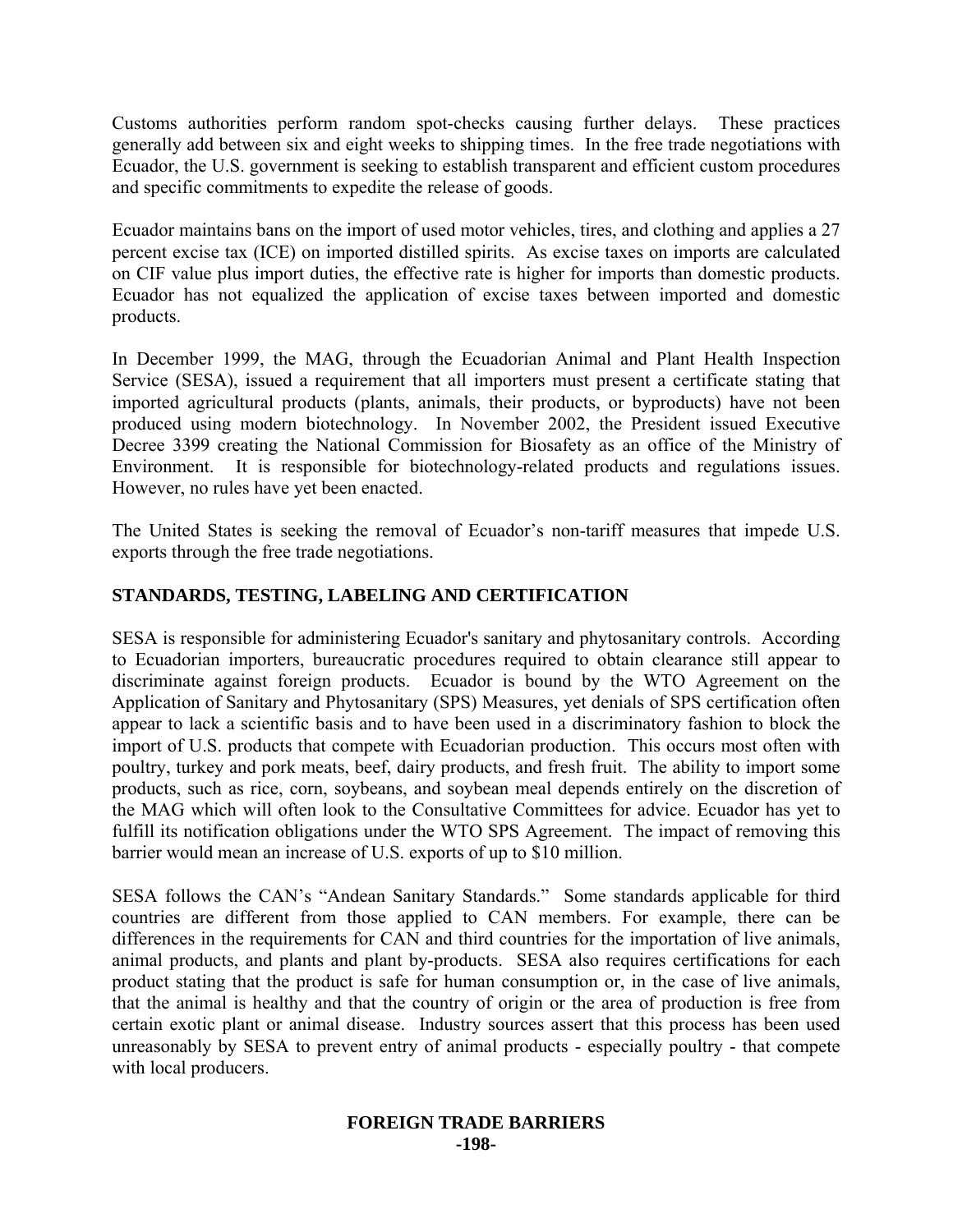Sanitary registrations are required for imported as well as domestic processed food, cosmetics, pesticides, pharmaceuticals, and syringes as well as some other consumer goods. However, in a side agreement to its WTO Accession Agreement, Ecuador committed to accept the U.S. Certificate of Free Sale authorized by the U.S. Food and Drug Administration, instead of the Government of Ecuador's Sanitary Registration. In August 2000, the Government of Ecuador passed a law (*Ley de Promocion Social y Participacion Ciudadana*, Segunda Parte – also known as Troley II), followed by regulations issued in June 2001, to reform the issuance of sanitary permits for food products. This is a step towards modernizing the issuance of sanitary registrations with new regulations that allow the acceptance of free sale certificates, require that the government, issue sanitary permits within 30 days of the receipt of the request, and reduce the number of documents required to obtain a permit. However, it does not appear that these regulations are being applied consistently and export losses are estimated to be around \$5 million.

U.S. firms report that the Izquieta Perez National Hygiene Institute (INHIP - the Ministry of Health's executive arm responsible for granting the sanitary registration certificate) office in Guayaquil accepts the U.S. Certificates of Free Sale, but continues to apply the old regime for sanitary permits. In addition, non-transparent bureaucratic procedures and inefficiency have delayed issuance beyond 30 days and in some cases have reportedly blocked the entry of some imported products from the United States. Agricultural exporters estimate that the removal of this delay could mean an increase in U.S. exports of about \$5 million.

U.S. companies have expressed concerns regarding regulations issued by Ecuador's public health ministry requiring foreign food manufacturers to disclose confidential information such as formulas of imported food and pharmaceutical products. This requirement appears to go beyond the requirements of the Codex Alimentarius Commission on International Standards and Labeling. Pharmaceutical and agrichemical industry sources estimate that lost exports due to this problem amount to \$10 million to \$25 million.

# **GOVERNMENT PROCUREMENT**

Government procurement is regulated by the 2001 public contracting law. Foreign bidders must be legally represented in Ecuador in order to participate in government procurements. The law does not discriminate against U.S. or foreign suppliers. However, bidding for government contracts can be cumbersome and relatively non-transparent. This can lead to multiple cancellations of bid solicitations, unnecessarily adding to the costs of submitting bids and opening the process to possible manipulation by contracting authorities.Ecuador is not a signatory to the WTO Agreement on Government Procurement. In the free trade negotiations with Ecuador, the U.S. Government is seeking reciprocal opportunities for U.S. companies to bid on Ecuadorian government procurement. If the government procurement process was made more transparent and less cumbersome, exports by U.S. companies could increase by \$10 million to \$25 million.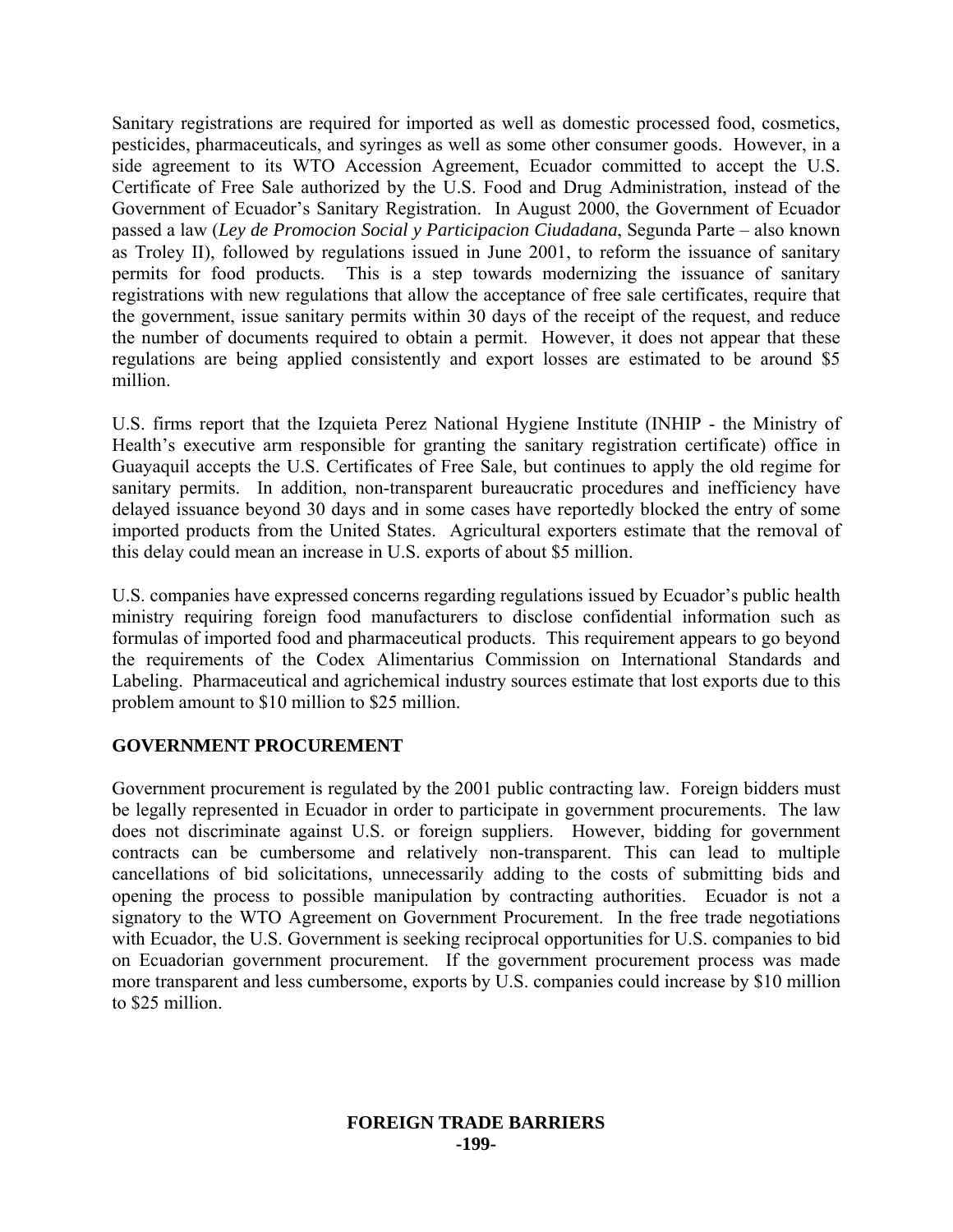# **EXPORT SUBSIDIES**

Ecuador has created a semi-independent agency, the Corporation for the Promotion of Exports and Investments (Corpei), to promote Ecuadorian exports. Using a European Union loan, Corpei offers matching grants to exporters to help fund certain expenses including international promotional events and export certifications.

### **INTELLECTUAL PROPERTY RIGHTS (IPR) PROTECTION**

In 1998, Ecuador enacted a comprehensive law that significantly improved the legal basis for protecting intellectual property including patents, trademarks and copyrights. The intellectual property law provides greater protection for intellectual property; however, it is deficient in a number of areas and the law is not being adequately enforced.

Ecuador's current intellectual property regime is provided for under its IPR law and Andean Pact Decisions 486, 345, and 351. Ecuador is a member of the World Intellectual Property Organization (WIPO), the WIPO Copyright Treaty, and the WIPO Performances and Phonograms Treaty. Furthermore, Ecuador has ratified the Berne Convention for the Protection of Literary and Artistic Works, the Geneva Phonograms Convention, the Paris Convention for the Protection of Industrial Property, and the WIPO Patent Cooperation Treaty.

The United States is negotiating IPR provisions in the free trade negotiations with Ecuador to improve protection and strengthen enforcement of IPR. The U.S. Government is seeking to address specific U.S. industry concerns related to the protection and enforcement of copyrights and related rights, patents, proprietary data for pharmaceutical and agricultural products, trademarks and geographical indications.

#### **Copyrights**

The Government of Ecuador, through the National Copyright Office's Strategic Plan against Piracy, has committed to take action to reduce the levels of copyright piracy, including implementation and enforcement of its 1998 Copyright Law. However, enforcement of copyrights remains a significant problem, especially concerning sound recordings, computer software, and motion pictures. The Government of Ecuador has taken no action to clarify Article 78 of the 1999 Law on Higher Education, which could be interpreted to permit software copyright violations by educational institutions.

#### **Patents and Trademarks**

Ecuador's 1998 IPR law provided an improved legal basis for protecting patents, trademarks, and trade secrets. However, concerns remain regarding several provisions, including a working requirement for patents, compulsory licensing, and the lack of enforcement in the protection of test data. U.S. companies are also concerned that the Ecuadorian government does not provide patent protection to new uses of previously known or patented products.

#### **FOREIGN TRADE BARRIERS -200-**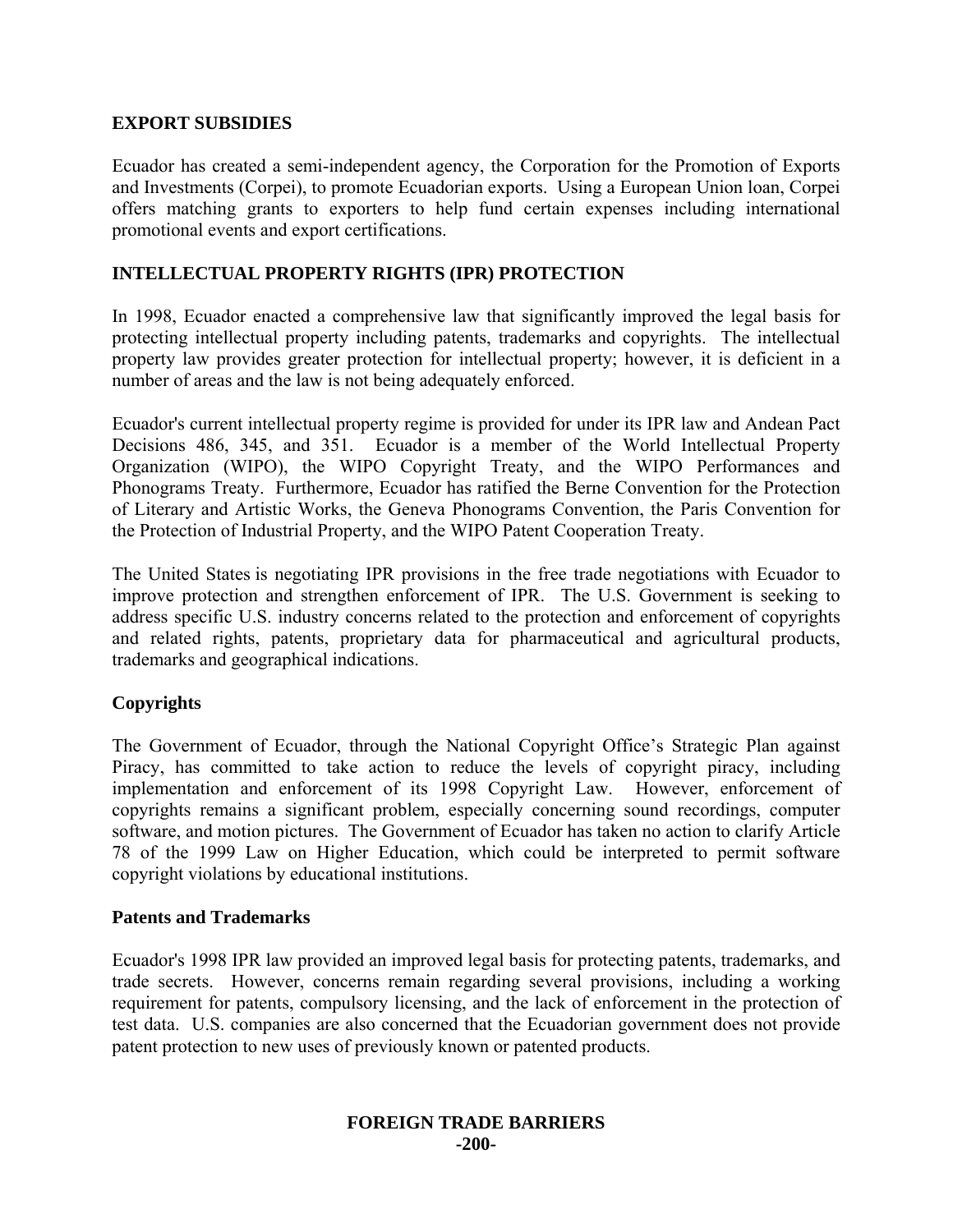Government of Ecuador health authorities continue to approve the commercialization of new drugs that are the bioequivalent of patented drugs, thereby denying the originator companies protection against unfair competition for their pharmaceutical test data. In effect, the Government of Ecuador is allowing the test data of registered drugs from originator companies to be used by others seeking approval for their own pirate version of the same product. The U.S. Government is seeking provisions against such reliance by another on an innovator's test data in the free trade negotiations with Ecuador.

### **Enforcement**

There continues to be an active local trade in pirated audio and video recordings, computer software and counterfeit brand name apparel. The International Intellectual Property Alliance estimates that piracy levels in Ecuador for both motion pictures and recorded music has reached 90 percent, with estimated damage due to music piracy of \$26.3 million. At times, judges in IPR cases, before issuing a preliminary injunction, demand a guaranty and evidentiary requirements that exceed legal requirements and in effect limit the ability of rights holders to enforce their rights. Ecuador has made no progress in establishing the specialized IPR courts required by Ecuador's 1998 IPR law. The national police and the customs service are responsible for carrying out IPR enforcement, but do not always enforce court orders. Some local pharmaceutical companies produce or import pirated drugs and have sought to block compliance with Ecuador's Intellectual Property law and improvements in patent protection. U.S. industry estimates damage due to the failure to provide data exclusivity is at least \$5 million. The U.S. Government is supporting provisions to enhance enforcement of IPR in Ecuador in the free trade negotiations.

# **SERVICES BARRIERS**

Ecuador has ratified the WTO Agreement on Financial Services. The 1993 Equity Markets Law and the 1994 General Financial Institutions Law significantly opened markets in financial services and provided for national treatment of foreign suppliers. Foreign professionals are subject to national licensing requirements. The Superintendent of Banks must certify accountants.

In the area of basic telecommunications, Ecuador only subscribed to WTO commitments for domestic cellular services. It did not make market access or national treatment commitments for a range of other domestic and international telecommunications services, such as voice telephony and data. In addition, Ecuador does not adhere to the pro-competitive regulatory commitments of the WTO Reference Paper. Several U.S. telecommunications companies have had their international circuits disconnected without proper notice of alleged infractions.

The U.S. Government is seeking in the free trade negotiations with Ecuador greater access for U.S. providers of cross-border services to the Ecuadorian market, including in the areas of financial and telecommunications services.

#### **FOREIGN TRADE BARRIERS -201-**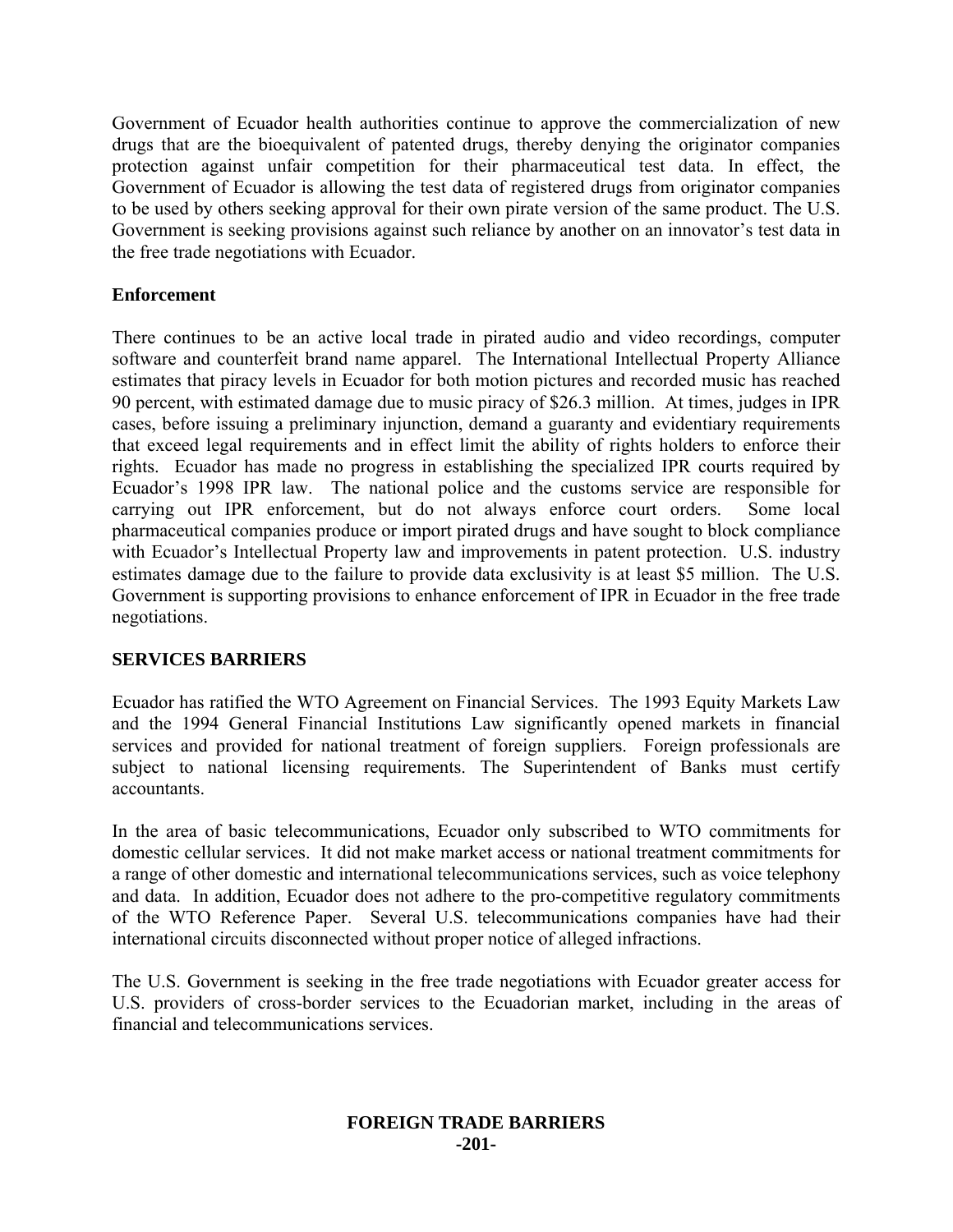#### **INVESTMENT BARRIERS**

Ecuador's foreign investment policy is governed largely by the national implementing legislation for Andean Pact Decisions 291 and 292 of 1991. Under Ecuadorian law, foreign investors are accorded the same rights of establishment as Ecuadorian private investors, may own up to 100 percent of enterprises in most sectors without prior government approval, and face the same tax regime. There are no controls or limits on transfers of profits or capital. U.S. companies are sometimes reluctant to resolve commercial disputes in the Ecuadorian legal system, fearing a prolonged process and a lack of impartiality.

The U.S.-Ecuador Bilateral Investment Treaty (BIT), which entered into force in May 1997, includes obligations relating to national and most-favored-nation treatment; prompt, adequate and effective compensation for expropriation; the freedom to make investment-related transfers; and access to binding international arbitration of investment disputes. These and other core provisions of the BIT would also be included in the investment chapter of a free trade agreement between the U.S. and Ecuador.

In early 2005, Ecuador's Congress modified the Arbitration and Mediation Law to prohibit international arbitration of investment disputes if the national interest could be affected. Depending on how it is interpreted and applied, this modification of Ecuador's law could conflict with Ecuador's standing consent to binding arbitration under the U.S.-Ecuador BIT and under the investment chapter of the free trade agreement. At a minimum, the new law will create confusion among investors regarding their arbitration rights and may also reinforce negative impressions among investors of Ecuador's commitment to international arbitration.

Certain sectors of Ecuador's economy are reserved to the state. All foreign investment in petroleum exploration and development must be carried out under contract with the state oil company. U.S. and other foreign oil companies produce oil in Ecuador under such contracts.

Several oil companies are involved in a dispute with the government of Ecuador relating to the refund of value-added taxes. In 2004, one of the disputing U.S. companies won a \$75 million international arbitration award against the government of Ecuador. The government has requested a judicial review of the arbitration award. After notice of the award, Ecuador's solicitor general (Procurador General) initiated an investigation of the company for allegedly transferring assets to another foreign company without obtaining the required government authorization. The Ecuadorian government has since threatened the nullification of the company's contract and seizure of the company's considerable assets in Ecuador.

Foreign investment in domestic fishing operations, with exceptions, is limited to 49 percent of equity. Foreign companies cannot own more than 25 percent equity in broadcast stations. Foreigners are prohibited from owning land on the borders or the coast.

Effective compensation for expropriation is provided for in Ecuadorian law but is often difficult to obtain. The extent to which foreign and domestic investors receive prompt, adequate, and effective compensation for expropriations varies widely. It can be difficult to enforce property and concession rights, particularly in the agriculture, oil, and mining sectors.

#### **FOREIGN TRADE BARRIERS**